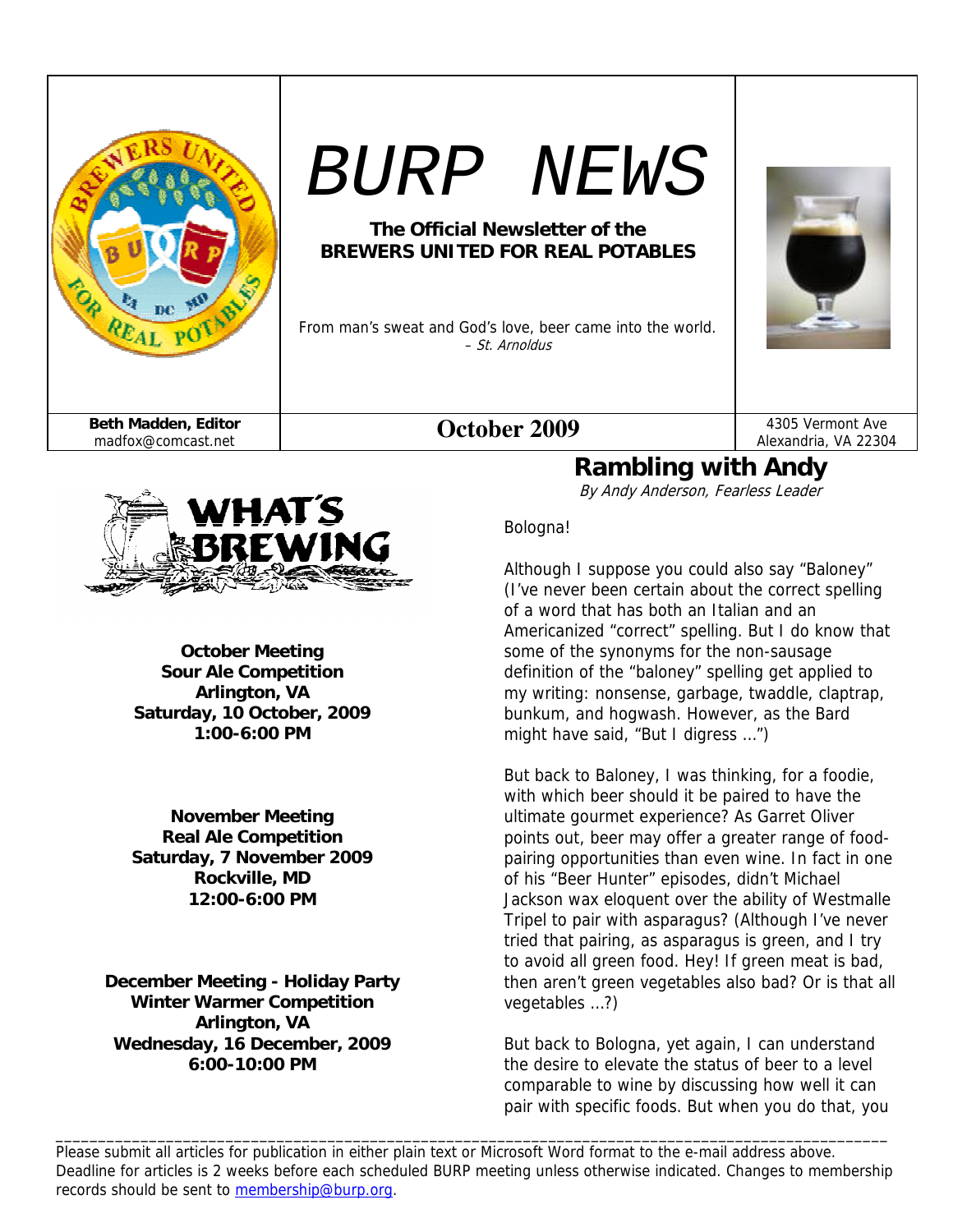BURP News **Page 2 Page 2 Page 2 Page 2 Page 2 Page 2 Page 2 Page 2 Page 2** 

tend to focus only on more "sophisticated" foods. I'm not saying that we really need to know what Trappist elixir best matches pork rinds, but rather what beers best match some of the more traditional American foods. That's why I'm a big fan of our May contest which is Best Beer to serve with Chili. Anyway, one final note before I (blessedly) end this topic: I'll be running the Best Of The Fest contest at this year's Shirlington Oktoberfest. I think I'll bring a pound of Oscar Meyer's finest to see which Oktoberfest best pairs with bologna … I know, I know … "Baloney!"

On the subject of Oktoberfest, BURP really had a fine one just a couple of weeks ago. For those of you who made it, I think you will agree that it really worked out well for us. While it started to rain a bit around halfway through the meeting, we were under one of the pavilion tops at Seneca Creek State Park in Montgomery County, so we never got wet. There were quite a few kegs of tasty Germanic-themed homebrewed lagers, and **Tim Artz** brought 12 chickens and 75 brats he had smoked the previous day. Add to this the 20 lbs of German Gourmet potato salad, and we were talking about some seriously satisfied bellies  $\odot$ 

The October meeting will be **at Bud and Helen Hensgen's** house in Arlington, VA this Saturday. October is turning out to be a very busy beer month with the Shirlington O'Fest on 10/4, the Chesapeake Real Ale Fest on 10/17, and the Northern Virginia Brewfest on 10/24. But make sure you plan time to be at Bud and Helen's house this Saturday!

In the meantime, go brew a beer! (And make it a Real Ale) Cheers!

## **From the Ministry of Culture**

By A.J. deLange and Christine Johnbrier, Co-Ministers of Culture

The BURP Oktoberfest was certainly a success in many ways. Unbelievable food and beer, oom pah pah music, and we even got some German weather. The competition was also a success with 13 entries: 2 Viennas, 4 Märzen/Oktoberfest, 1 Maibock, 4 Bocks and 2 Doppelbocks. These were judged in 2 flights by **Yancy Bodenstein** and **Kathy Koch** on the VMOs and **Herb Rose** and

**Andy Anderson** on the Bocks. We note that Andy and Herb both won big in the raffle using the tickets given to judges as a "thank you" from the club. And along with that, of course, goes a big "Thank You" from your MOC's.

First place went to **Mel Thompson** for a Bock, Second Place to **Jamie and Paul Langlie** for their Märzen/Oktoberfest and third place to **Mel** for his Märzen/Oktoberfest. The 4 BOTY points Mel garners for his two wins put him out of reach of the honors again this year with 34 points. The closest contender (**Ed Bielaus**) lags by 16 points and so it looks as if Mel has done it again!

At the upcoming meeting at **Bud and Helen's** we will be judging Sour Ales (BJCP categories 17A - F, a most diverse group of beers ranging from the relatively simple Berliner Weiße (subcategory A) through the immensely complex Gueze's (E) and Lambics (F). So diverse is this group of beers that we couldn't do even a skimming discussion of them in the space allotted here. The family seems to have 2 things in common: lactic acid and wheat (with the Flanders ales being an exception with respect to the wheat). The lactic acid may come largely, but not completely, from Lactobacillus species and other "bugs" such as enteric bacteria, Pediococcus spp. and yeasts other than Saccharomyces (notably Brettanomyces), which put an incredible spectrum of flavors into these beers without even considering the fruit flavors which infuse the Lambics. The lactic acid tartness renders these beers incredibly refreshing.

Given that the lambics and guezes are brewed with wild flora found only at certain times of year in a small region of Belgium (the Payottenland), it is clear that homebrewers cannot exactly reproduce these beers, and yet so called "pseudo lambics" can be quite good and quite suggestive of their Belgian prototypes.

To enter a beer in this Saturday's contest, please bring 2 bottles and, as always, if you would like to judge please drop Christine a line or contact her early at the meeting.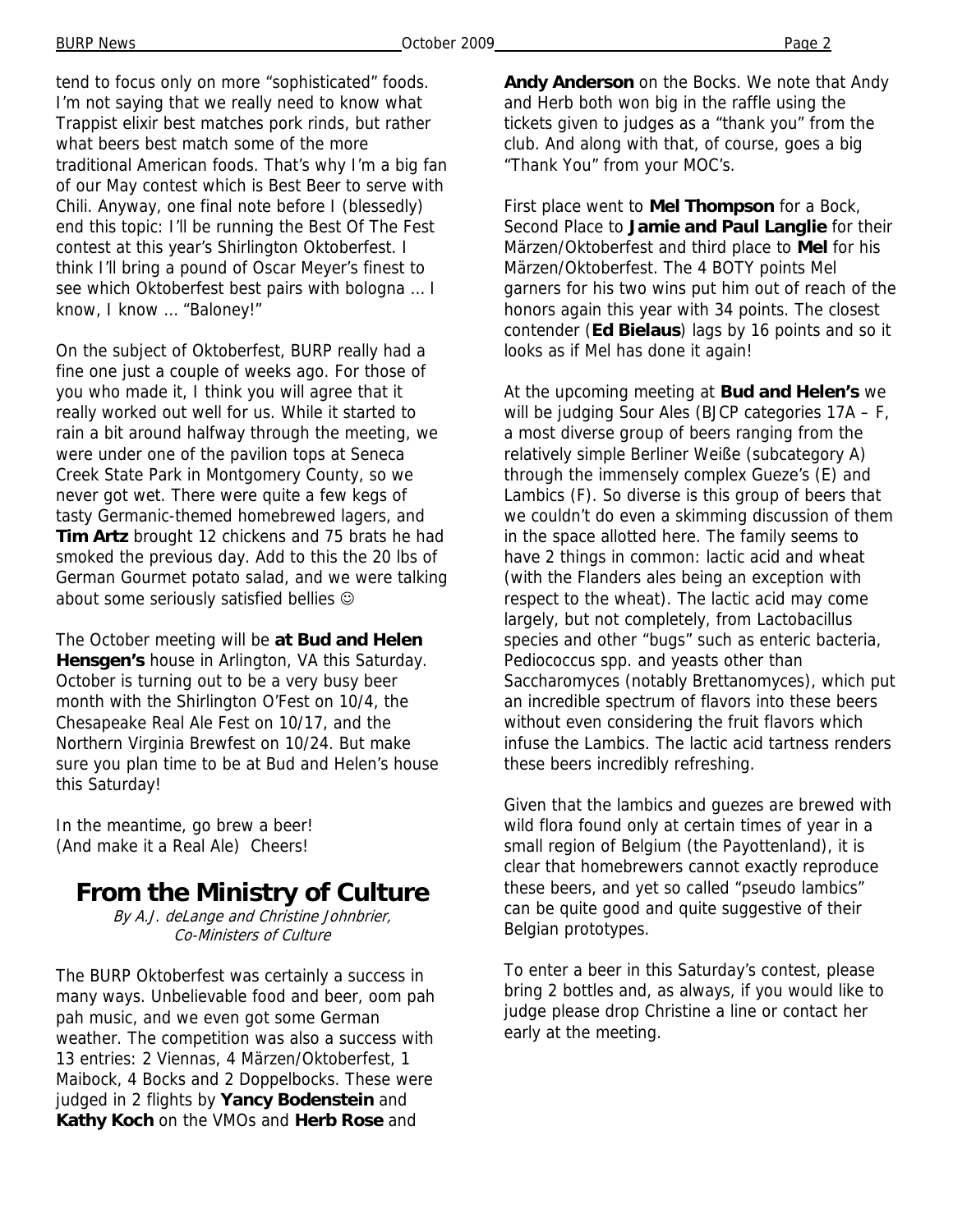# **Artz's Craft: Enlightenment Update**

By Tim Artz, Minister of Enlightenment

This newsletter sure came around fast. It was great to see everyone at the BURP Oktoberfest and to hear from folks about how their ciders are coming along. Mine are coming along nicely too, and we are looking forward to a future tasting to compare results.

October features three BURP educational events.

Sunday October  $18<sup>th</sup>$ , I will be leading a Meadmaking Workshop. We will get started around 9am. I plan to cover a brief intro on beekeeping and honey production, we will taste some different honeys, discuss some techniques for making meads, make a batch of mead, and taste a few meads. I have several folks signed up already, and there is still room for a couple more. There is a \$5 cost for materials.



**Dot Artz** extracts honey in the Artz's Twin Mill Brewery. Photo by **Ben Artz**.

**Ty Ming** will lead an All-Grain brewing session to help a small group of extract or partial mash brewers make the transition to all-grain. Be on the lookout for Ty's announcement to be a part of this event. He is planning to brew a Mild that will be entered in the upcoming Real Ale Competition.

Next up is a class in Yeast Metabolism by **Wendy Aaronson** and **Tim Pohlhaus**. This class is for the folks who want to learn the science behind brewing. Understanding how yeast works and what can go wrong will help you make better beer! Details on the date, time, location and syllabus are forthcoming.

# Announcing the 13<sup>th</sup> BURP **Real Ale Competition**

By Tom Cannon

The 2009 BURP Real Ale Festival will be held at the November meeting at **Bill and Wendy's** house on Saturday, 7 November. This is just a heads-up to remind everyone so they can start brewing those yummy Real Ale's for the competition. The rules are that this is a keg competition only and that you must enter at least two gallons of ale for the event. We will be accepting entries in the following categories: Mild, Ordinary Bitter, Special or Best Bitter, Golden Ale, Strong Bitter or Extra Special Bitter, Northern English Brown Ale, Southern English Brown Ale, Old Ale, Strong Mild, Brown Porter, Dry Stout, Sweet Stout, Oatmeal Stout, Scottish Light 60/-, Scottish Heavy 70/-, Scottish Export 80/-, and Strong Scotch Ale. Style descriptions are on the Real Ale Page of the BURP website.

The entries will be accepted at Bill and Wendy's house starting on Sunday, November 1, though we will continue to accept entries up until the time of the competition on Friday, November 6. It is always a good idea, however, to get your keg there early so it has time to settle and clear. You can trust the team of crack BURP cellermen to care for your entries as if it were their own.

Remember, this is a Cask Conditioned Real Ale event, so please make sure your entries are naturally carbonated, that is, no forced carbonation please.

The entries will be judged the Friday night before the BURP meeting in a closed competition. But don't worry about beer running out as plenty of tasty ale will be available for all at the Saturday BURP meeting.

If you have any questions, please contact me at Cannon@burp.org. I will be making several trips up to Rockville the week leading up to the competition and I am quite happy to bring Northern Virginia kegs up with me.

NOTE TO BEER ENGINE OWNERS: Expect an email soon to solicit use of your engine. This competition and resulting festival is dependant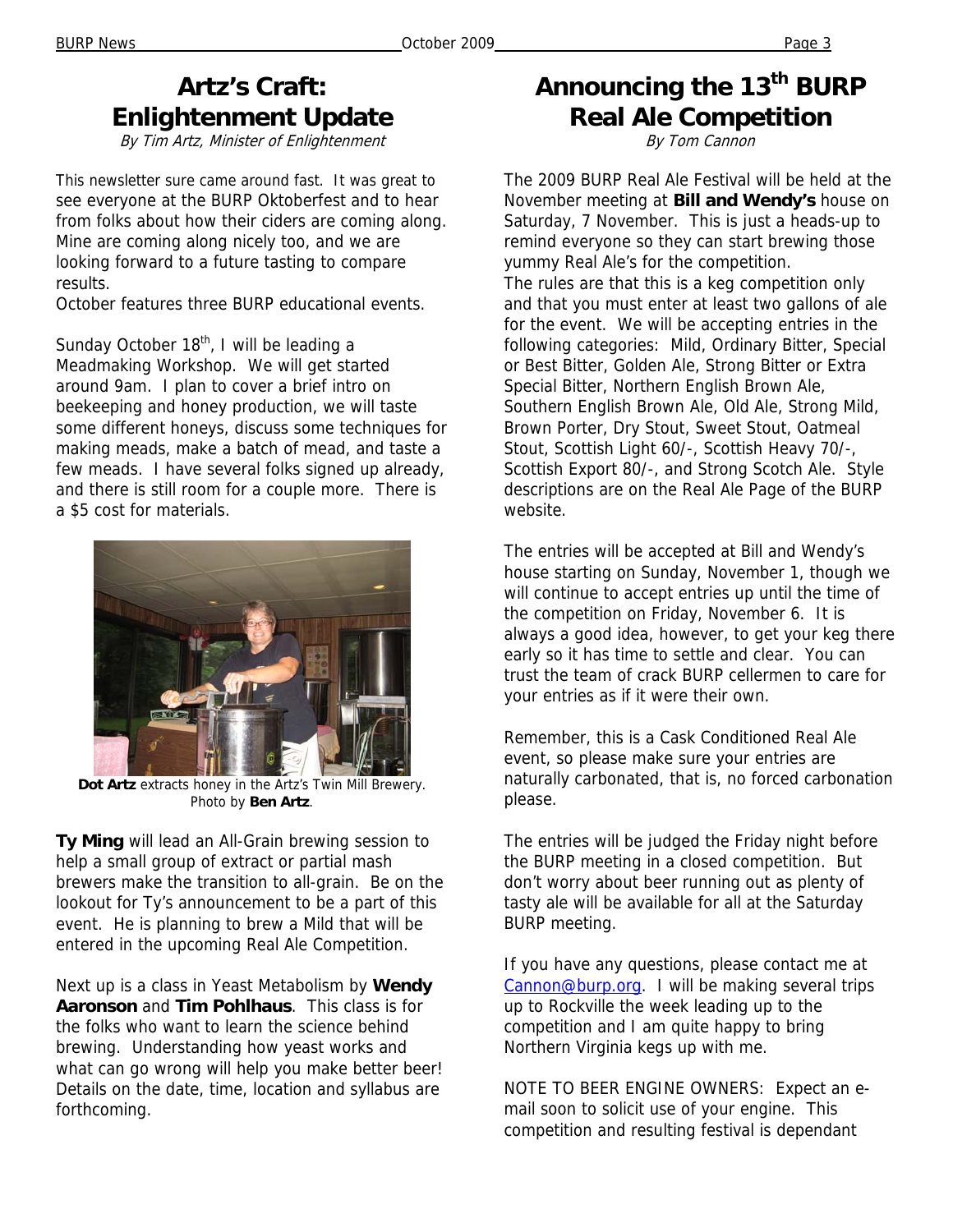BURP News **Page 4 Page 4 Page 4 Page 4 Page 4 Page 4 Page 4 Page 4 Page 4** 

Good luck to all in this year's Real Ale Festival and don't forget, the November meeting is all about FREE BEER!!!

# **BURP Oktoberfest Meeting Report**

By Bill Ridgely

This was not the first time BURP had held a meeting at the Seneca Creek State Park Buck Pavilion. The first time was in 2006 for the club's 25th anniversary bash (also in September). The weather was a little nicer the first time, but at least the rain held off this year until mid-afternoon. And being under cover with great beer, great food, and great gemutlikeit made the rain an afterthought anyway.

About 40 people made the trek to Gaithersburg, MD for the event, and while this was a somewhat smaller crowd than usual for a BURP meeting, it made for more abundant beer and food for all present. Several seldom seen (**Howard Michelsen**, **John Sedlander**) and former (**Ken Graham**) BURPers were in attendance. It was great to see these folks again! Longtime member **Ralph Bucca** brought his now-grown son **Keith**. A number of other offspring were in evidence, especially the younger set who seemed to really enjoy playing in the rain.

Many thanks go to the members who helped make this meeting a rousing success, especially Mr. "Free Beer" himself, **Tim Artz**, who prepared enough marinated and smoked chicken and bratwurst to feed a fair sized army. Most of the cooking was done on Tim's famous "porkulator" at home, but the chickens were reheated and crisped on one of the charcoal grills provided at the pavilion. A second grill was used for the brats. In addition, Tim brought about a gallon of his renowned and very delicious homemade sauerkraut. To complete the club-provided fare, **Robert Stevens** procured 20 lbs of delicious German potato salad and some gourmet mustards from the German Gourmet in Falls Church. Put this together with the wonderful food contributions of all those attending and the

recorded Gemutlikeit music provided by **Jamie & Paul Langlie**, and you have one great Oktoberfest. Even the ranger who stopped by to check on us said she was sorry to be on duty and unable to participate because we were having way more fun than anyone else in the park. As is traditional at this event, a number of kegs of German-style beers were contributed by BURPers. Our head chef **Tim Artz** brought a keg of delightful Doppelbock. Oktoberfest beers were provided by **Jamie & Paul Langlie**, **Mel Thompson** and **A.J. deLange** (Alas, most of A.J.'s beer leaked out into the tub holding his keg, which didn't stop several people from scooping out multiple samples - after **Wendy Aaronson** went to great trouble to remove all of the ice). **Ed Bielaus** brought an outstanding Swartzbier. **Ty Ming** contributed a Bock, and the **Aaronridge Brewery (Bill & Wendy)** brought a Maibock. **Bill & Christie Newman** brought a tasty and unique pils brewed with apple, cherry, & oak-smoked malt obtained from the *Copper Fox* distillery in Sperryville, VA. Several of the keg beers were also entered in the German Amber Lager and Bock competition judged at the meeting. Competition winners were **Mel Thompson** (1st for a Bock, 3rd for a Festbier) and **Jamie & Paul Langlie** (2nd for a Festbier). In the non-beer category, there were several meads contributed. **Yancy Bodenstein**, one of BURP's most distinguished meadmakers, brought a delectable Cyser (apple mead), flavored with raisins, dates, and vanilla beans. Other meads available for tasting included **Tim Artz's** Cyser and Kaffir Lime Mead and **John Syms'** Cyser.

Food contributions ran the gamut from Germanthemed dishes (**Wendy Aaronson's** red cabbage made with festbier, **Howard Michelsen's** delicious spaetzl, **Dona & Woody Lee's** buttered bread with scallions - yes, a Munich biergarten specialty) to two varieties of deviled eggs (from **Ralph Bucca** & **Alison Skeel**), delicious spicy "backseat beans" (from **Bill & Christie Newman**), some incredibly stinky Limburger cheese (from **Jamie & Paul Langlie**), homemade pretzels (from **Dave & Becky Pyle**), and a wonderful banana walnut chocolate chip cake (from **Ken Graham**). Lots of other cheeses, crackers, dips, and spreads rounded out the fare provided by the hungry masses.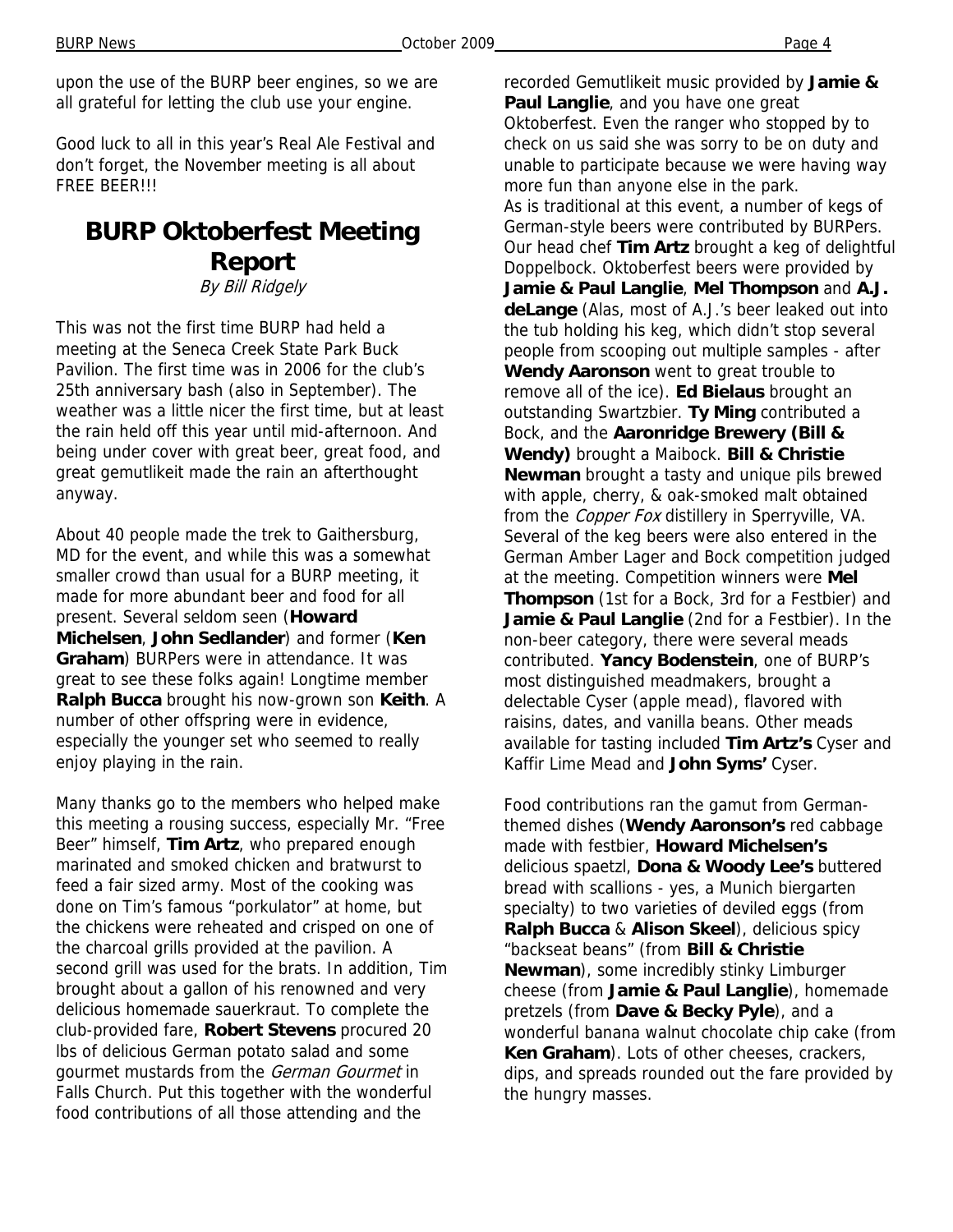All in all, an excellent time was had by all. Perhaps we should reserve this site again for BURP's gala 30th anniversary celebration in Sep 2011 (if not sooner).

## **Trivial Beer-Suits Oct 2009**

By Charlie Pavitt



With this month's trivialities. I move on to an interesting book by Stephen Harrod Buhner entitled Sacred and Herbal Healing Beers. Buhner is apparently interested in alerting readers not only to a history of brewing previous to and independent from commercial

interests, but also, as revealed in the title, to the role beer has played in medicinal and religious traditions from around the world. I must admit that I was disappointed by a first chapter in which the author castigates mainstream academic thought for bias against the practices of the "uncivilized." In one particular off-putting paragraph, Buhner claims that "there is an embedded assumption in evolutionary theory that the human race came from some prehuman source and through natural selection is headed someplace incredible, some peak of evolution that is our ultimate destination," resulting in "an inescapable disrespect for the cultures of the past, an inherent though subtle denigration of our present state, and a desire to get where we are going so we can finally be of worth, finally be evolved" (all page 6). Fundamentally false. Evolutionary theory implies that organisms are selected for their ability to prosper given the environmental conditions within which they live, and it follows from the theory that if humanity continues to destroy the planet as we have been doing at an ever increasing rate for the past two centuries, we can easily be brushed aside in favor of other species more attuned to the wreckage. Methinks there is no rock throwing in a glass house; Mr. Buhner has his own biases just assuredly as some of the anthropologists he quotes.

But anyway, on to the show. The second chapter turns our attention to mead, which Buhner claims to be the most ancient fermented drink, appearing independently wherever honey was present in

every major ancient cultural group in the Eastern Hemisphere. Buhner refers to the ancient Norse legend the Edda (misleading according to Wikipedia, which claims that there are many such eddas, either poems or prose accounts of ancient times) in which the hero Kvaser, a man of infinite wisdom produced by the gods in order to settle disputes among them, was murdered by the "dwarves who loved him not." Mixing his blood with honey, the dwarves produced the first mead, which they horded for themselves until it was stolen by the giant Suttung, finally ending up with the chief god Odin who, in trying to keep it away from Suttung, spilled a bit down on earth, leading to its discovery by humanity.

Buhner believes that these evil "dwarves" were in actuality a reference to the Picts, the ancient Scottish tribes who probably predated the Celts. They produced a heather mead, which he believes to have included both the plant itself and honey made from it, the latter by adding the entire hive (bees included) into the brewpot. The plant is regularly covered by a moss locally called fogg, which features "mildly narcotic aspects" and is now routinely washed off by brewers using the heather plant. Mead has been long said to both protect against and cure a great variety of diseases, and Buhner puts great effort in explaining why that might well be the case. It is at this point that he loses me. Buhner claims so many health benefits for each "ingredient" in this mead that it reads like an advertisement for patent medicines from 150 years ago. He accepts at face value reported life spans of up to 152 years for people consuming large amounts of honey.

Honey is also credited with increased fertility. One of the supposed Methuselahs supposedly sired a son at age 98. Buhner believes that the term "honeymoon" comes from the practice of newlyweds eating lots of honey during their first married month to increase the odds of a quick pregnancy. Wikipedia isn't so sure, listing several etymologies, but including a parallel one that I have read before, "in many parts of Europe it was traditional to supply a newly married couple with enough mead for a month, ensuring happiness and fertility." I believe this more likely to be correct, given the well-documented association between weddings and brewing in the Middle Ages; the term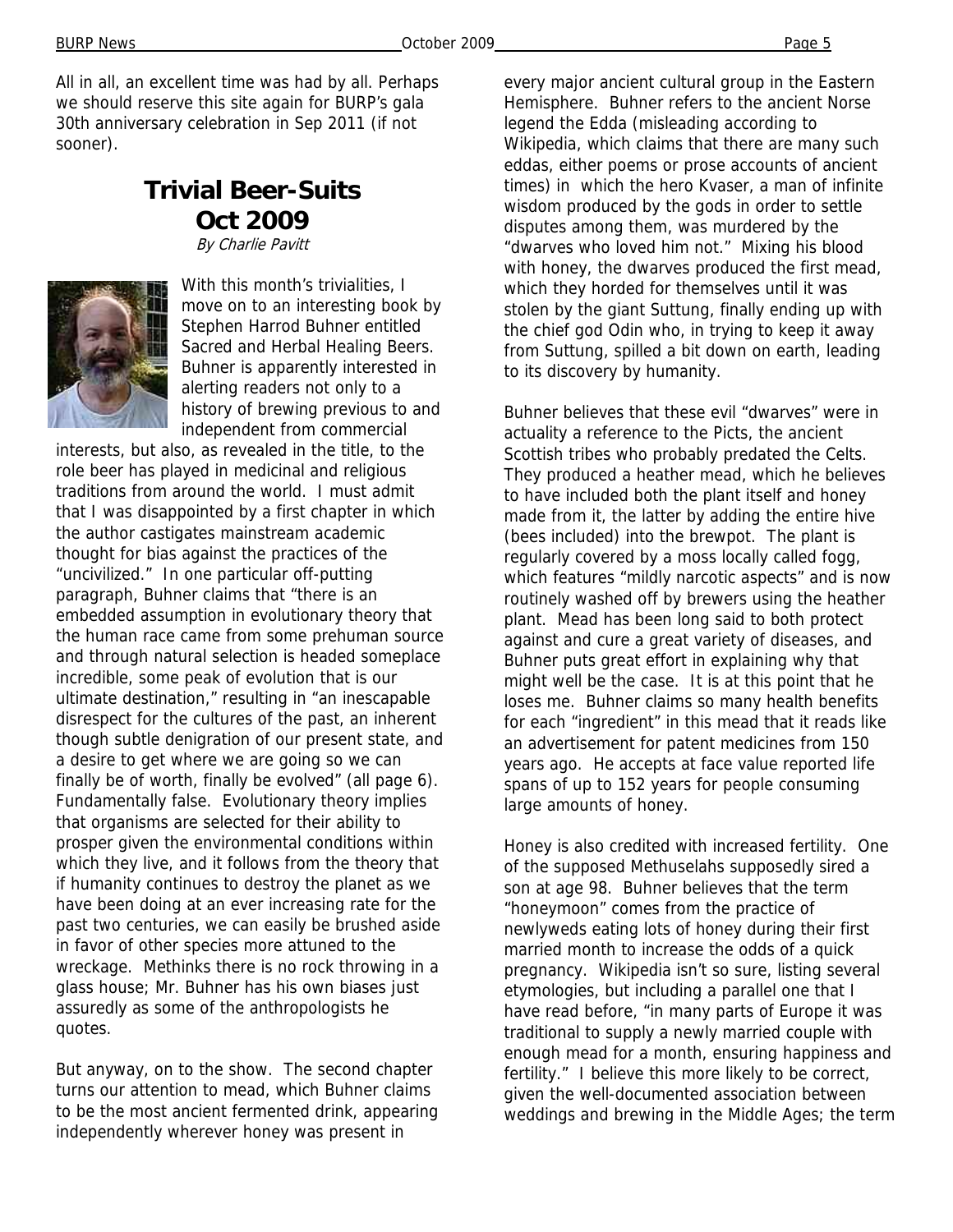"bridal" comes from the "bride's ale" traditionally brewed for the ceremony.

## **BURP 10 and 20 Years Ago**

Compiled By Bill Ridgely

#### **20 Years Ago, Oct 1989**

The October BURP meeting was held at the home of **John "Frugal Brewer" Gardiner** and his erstwhile partner **Pat Compton** in Annandale, VA on Oct 28, good timing for the club's annual Halloween Party and "Weird Beer" Competition. This year, a 2nd competition was thrown into the mix to pick BURP's entry in the AHA Club-Only "Best of the Fest" Competition. The winners of the first competition were selected by all present in an informal vote, but the festbier winner was chosen by a panel of BURP's finest beer judges. To make that task easier (and provide great commercial festbier for everyone to enjoy), the British Brewing Co in Glen Burnie contributed a keg of their own seasonal festbier. The meeting started at 6:00 PM, later than usual, so John and Pat asked attendees to bring potluck dinner items for a real old fashioned MASHOUT-style supper. They also pulled out all the stops in setting the mood with an extensive array of Halloween-themed decorations. Not surprisingly, many of the costumes worn by club members were beer-themed. The host wore a large Tuborg beer keg costume with a working tap, a costume which would soon gain a measure of infamy at BURP's homebrewing demonstration held at the Brickskeller in April 1990. **Bert Tagge**  arrived as a can of beer, **Dick Roepke** as a bottle of beer, and **Bob Wright** as that great patriot, "Nathan Ale". Bob also came up a winner in the Weird Beer competition with his "Yellow Dog Maple Ginger Ale". **Alex Kampf** took 2nd with his "Honey Ginger Ale", and BURP Prez **Tom McGonigle** took 3rd with his "Rye Ale" (At the time, rye was indeed considered a "weird" ingredient, which is not so much the case anymore). Of the 11 weird beers on the table, other notables included **Ken Graham's**  "Coffee Beer", **Rick Garvin's** two varieties of "Raspberry Beer", and **Tom McGonigle's** "Drink Like an Egyptian", his attempt to recreate an ancient recipe using barley, wheat, and date sugar (and no hops). BURP News editor **Erik Henchal**  won the festbier competition with his "Fest #11".

The Oct 1989 BURP News was the second issue under the editorship of **Erik Henchal**. Erik took over from **Andy Beaulieu**, who was called away from the area on business. As a professional microbiologist, Erik brought a new scientific point of view to the newsletter. His monthly column, "From the Laboratory", highlighted technical solutions to brewing issues in an effort to make us all more knowledgeable about our hobby. October's column, which focused on cleanliness, explained the difference between sanitization and sterilization and gave recommendations on how to achieve each. **Jim Dorsch** was next up with his monthly "Whole BURP Catalog", this time pulling a couple of tidbits from the historical dustbin, including a hot toddy recipe from the Dickens era called "Dog's Nose" consisting of a pint of warmed Guinness, 2 oz of gin, 1 tbsp of brown sugar, and a pinch of nutmeg. Finally, **George Rivers** contributed the latest update to his "BURP Pub Guide", this time focusing on the Northern VA area. He found the largest selection of bottled beer (with 29 brands offered) at the *Vienna Inn* in Vienna (along with excellent prices of under \$3 per bottle even for the most exotic imports). In McLean, George discovered McKeever's Pub, a comfortably cramped English-style establishment which possessed "the three essentials for any colonial outpost: Bass, Guinness (both on draft) and darts". The column concluded with descriptions of two sports bars (Champions in Falls Church and Grevey's in Merrifield) and the Old Brogue Irish Pub in Great Falls, reputed to be the hangout of the infamous Reagan-era rogue, Ollie North.

#### **10 Years Ago, Oct 1999**

In the "what goes around comes around" BURP tradition, the October 1999 meeting, held on the 30th at the home of **Ken & Sara Graham** in Darnestown, MD, featured the club's annual Halloween Party and Weird Beer Competition. And, as at previous Halloween events, club members were encouraged to come costumed as their favorite beer. In another tie-in to the meeting held ten years earlier, a second competition was also featured, this time the "Brewer's Challenge" initiated by Fearless Leader **Steve Marler**. There were seven entries in the Weird Beer competition, including a "Worcestershire Bock", a "Fennel Seed Mild", and a "Green Tea Weizen". The winners